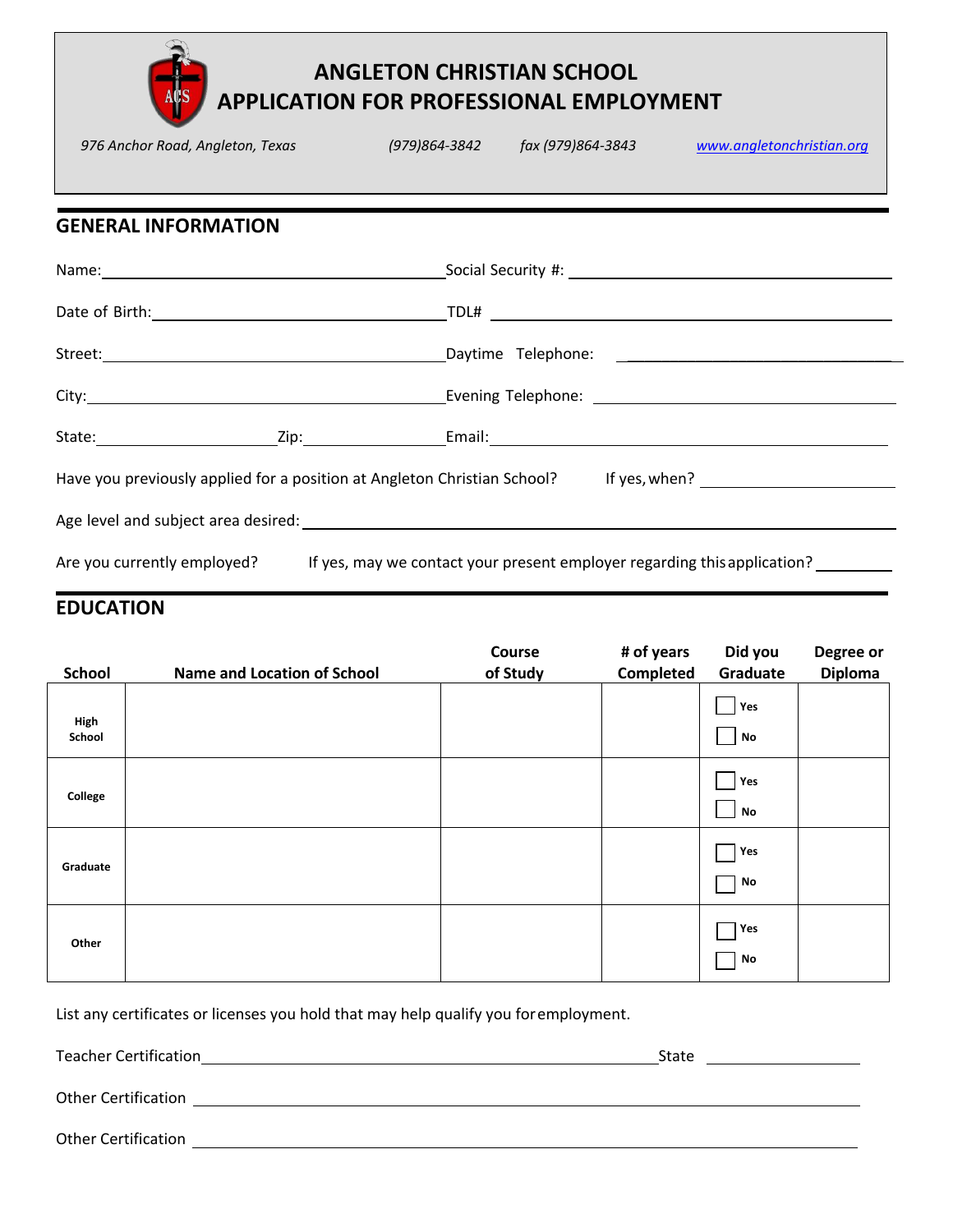List any co-curricular activities, student clubs, sports you would be interested in teaching, leading, or coaching.

## **EMPLOYMENT**

Please list your last three full-time and/or part-time employers starting with present or most recent employer.

| <b>School/Company Name</b>                  | <b>Telephone</b>                 |
|---------------------------------------------|----------------------------------|
| <b>Address</b>                              | <b>Employed - Month and Year</b> |
|                                             | to                               |
| <b>Name of Supervisor</b>                   | <b>Gross Pay</b>                 |
|                                             | Start \$<br>End $$$              |
| <b>State Job Title and Responsibilities</b> | <b>Reason for Leaving</b>        |
|                                             |                                  |
|                                             |                                  |

| <b>School/Company Name</b>                  | <b>Telephone</b>                                 |
|---------------------------------------------|--------------------------------------------------|
| <b>Address</b>                              | <b>Employed - Month and Year</b>                 |
| <b>Name of Supervisor</b>                   | to<br><b>Gross Pay</b>                           |
| <b>State Job Title and Responsibilities</b> | Start \$<br>End $$$<br><b>Reason for Leaving</b> |
|                                             |                                                  |
|                                             |                                                  |
|                                             |                                                  |

| <b>School/Company Name</b>                  | <b>Telephone</b>                 |
|---------------------------------------------|----------------------------------|
| <b>Address</b>                              | <b>Employed - Month and Year</b> |
|                                             |                                  |
|                                             | to                               |
| <b>Name of Supervisor</b>                   | <b>Gross Pay</b>                 |
|                                             | End $$$<br>Start \$              |
| <b>State Job Title and Responsibilities</b> | <b>Reason for Leaving</b>        |
|                                             |                                  |
|                                             |                                  |
|                                             |                                  |
|                                             |                                  |
|                                             |                                  |
|                                             |                                  |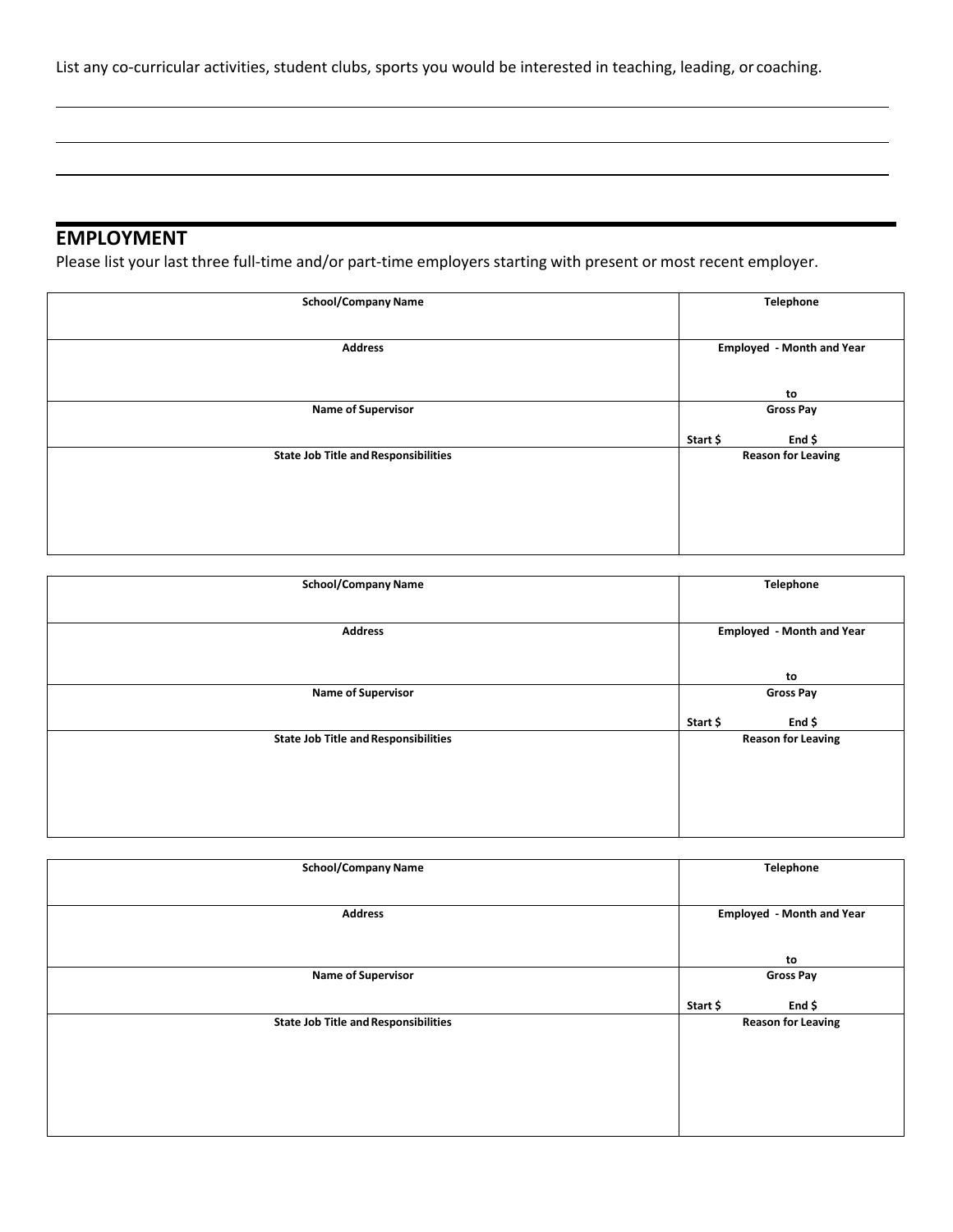#### **REFERENCES**

Please list four references (including at least one supervisor) that can speak to your character, qualifications, background and work experience.

| <b>Email Address</b> | <b>Telephone</b> | Relationship |
|----------------------|------------------|--------------|
|                      |                  |              |
|                      |                  |              |
|                      |                  |              |
|                      |                  |              |
|                      |                  |              |
|                      |                  |              |
|                      |                  |              |
|                      |                  |              |
|                      |                  |              |

#### **PERSONAL**

Please describe your special talents, interests, and/or hobbies.

List professional, civic, service organizations, etc… in which you hold memberships whose purposes and/or its activities, in your opinion, relate to the position for which you are applying.

Have you ever pled guilty, no contest (nolo contendere) or been convicted of any offense? If yes, list all offenses, nature of offense, and where they occurred.

| All new employees will be required to verify eligibility to work by completing an INS Form I-9. If hired, can you verify |
|--------------------------------------------------------------------------------------------------------------------------|
| your authorization to work in the United States?<br>Are you 18 years of age or older? $\Box$ Yes $\Box$ No               |
|                                                                                                                          |
| Have you ever been asked to resign or been discharged from any position? $\Box$ Yes $\Box$ No                            |
|                                                                                                                          |

### **OBJECTIVE**

Discuss your reasons for seeking a position at Angleton Christian School.